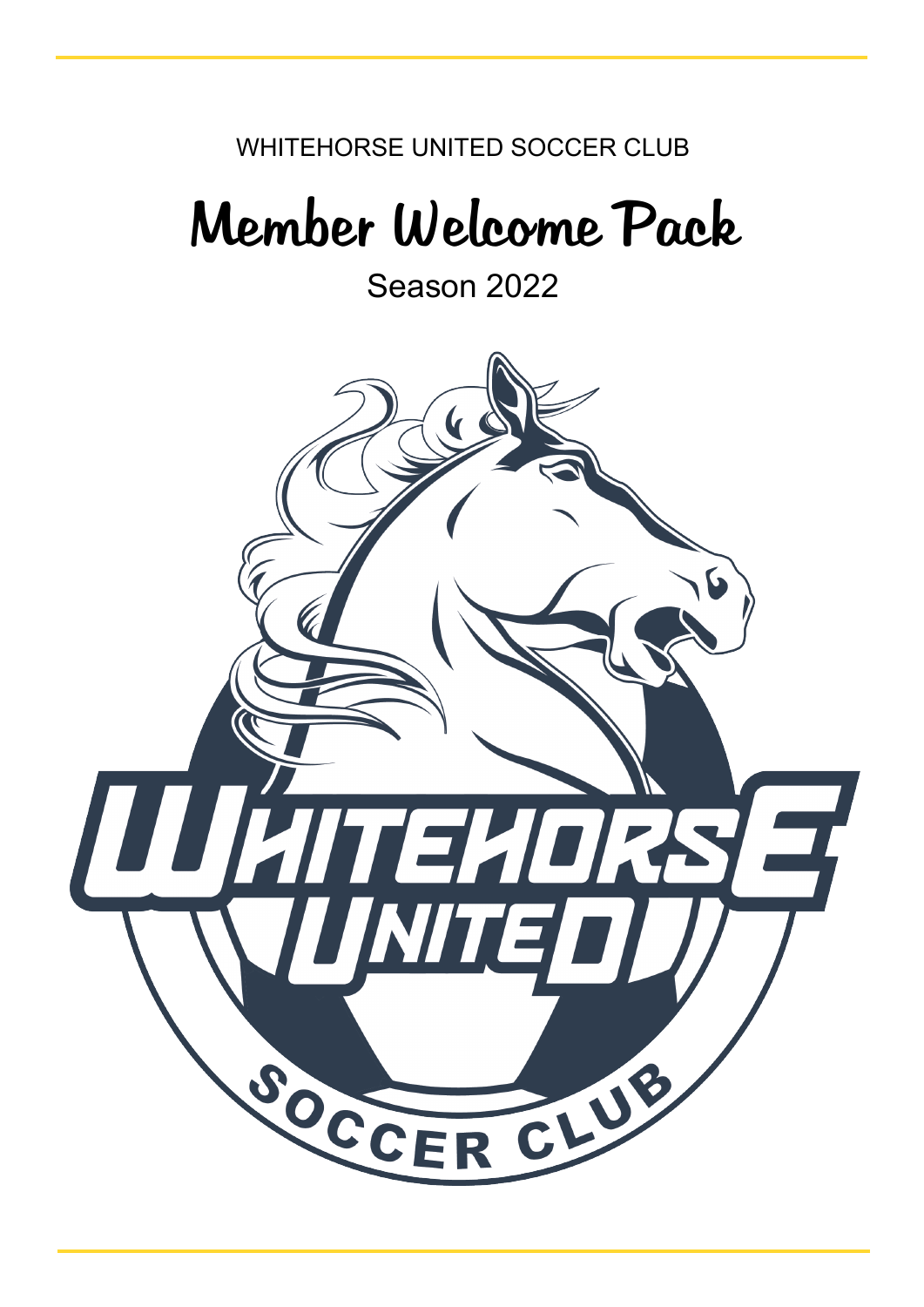### TABLE OF CONTENTS

| WELCOME                     | 2  |
|-----------------------------|----|
| <b>CLUB PHILOSOPHY</b>      | 3  |
| <b>CLUB CONTACTS</b>        | 4  |
| <b>MEMBERSHIP FEES</b>      | 5  |
| <b>CLUB SPONSORS</b>        | 6  |
| <b>CODES OF CONDUCT</b>     | 7  |
| <b>SMOKE FREE POLICY</b>    | 10 |
| <b>COMMUNICATION POLICY</b> | 11 |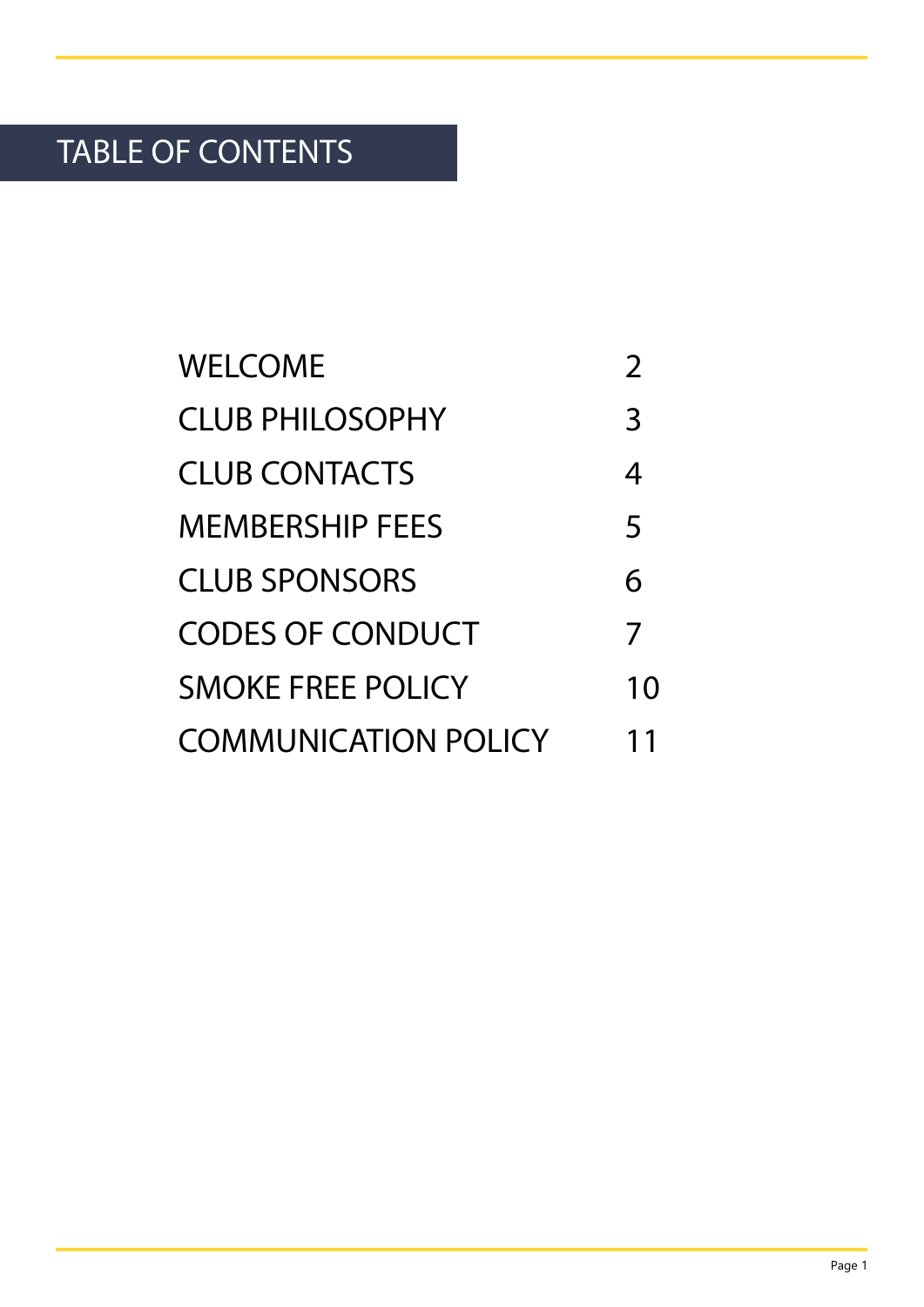## WELCOME



Dear Whitehorse United Soccer Club players and parents,

I would like to welcome all our existing and new members to the Club and wish you great success in 2022 with your soccer development.

New players are most welcome and we encourage existing members to invite their friends to join us. We want players of all ability to learn, enjoy, love the game and remember their experience at our Club as a positive one.

After a few challenging years in 2020 and 2021 we have had many new player enquiries across all age groups. The Club continues to grow and is a great Club to be part of. We will continue to strive to be the best Community Club we can be in a family friendly environment.

This season we are looking forward to moving into our new pavilion, with a functional air-conditioned Multi-Purpose Room, Commercial Kitchen, 12 Change Rooms, 4 Referee Rooms, First Aid Room, 5 Store Rooms and Public Toilets. The building will provide us with a home we can be proud of. Our members will be able to enjoy games and connect with friends in comfort. We are grateful to the City of Whitehorse for funding the pavilion and delivering such an impressive Architectural building.

We are also excited about our new 2022 kits. It will be a new fresh look for our club which has been well supported by our sponsors. We are also grateful to our sponsors for their incredible support.

Our hardworking committee will continue working to improve to provide a Club that allows players to learn and develop their skills and provide an enjoyable and safe environment for them and all who visit the Club.

I wish you and your families all the best for the year and look forward to an enjoyable and successful 2020 on and off the pitch.

Your sincerely,

**Enrico Marrone President, Whitehorse United Soccer Club**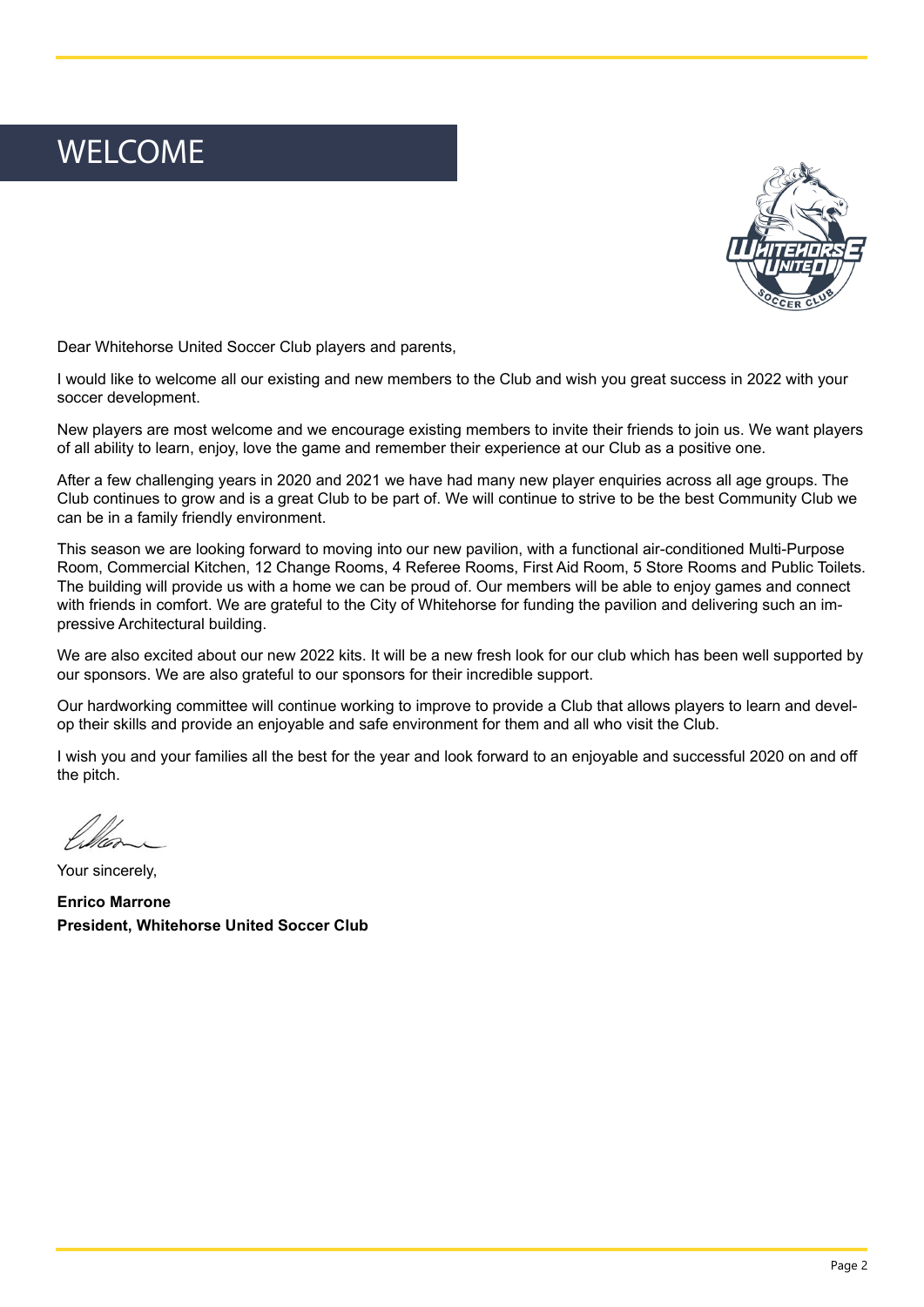### CLUB PHILOSOPHY

Individual technique and a technical approach to playing games takes precedent over everything else

- There is an underlying belief that the game, when played at the highest levels, is ultimately a decision making exercise under pressure so we need to help players become excellent decision makers when under pressure
- Excellent technique and a clear understanding of how the game fits together is required before a player can become an excellent decision maker.
- The program is a long term program and is not interested in achieving quick fixes to get results
- There is an underlying belief that game is not about winning or losing. It is a game where players who give 100% and can manipulate time and space the best in a game functional and effective way, will be the better players in the long run
- No one (players, coaches, parents, club members) prioritises winning over and above developing technically minded players, whose priority is be able to;
	- » Play in tight spaces
	- » Play in a clearly defined possession based structure
	- » Keep effective possession
	- » Score well crafted goals
- The defensive side of the game is discussed and developed, players are encouraged to win the ball back as soon as possible when lost, but only so they can then refocus on keeping effective possession.

#### **A Technical Game Plan Needs**

- Technical and intelligent players (without which a team cannot play a technical possession based game)
- A possession based structure (4-3-3 or one of its derivatives)

#### **Technical Training Program**

- Players play the way they train
- From the very start players should be trained in an environment that promotes individual technique and a technical possession based mindset towards playing the game
- A style of play which puts the players long term development and understanding first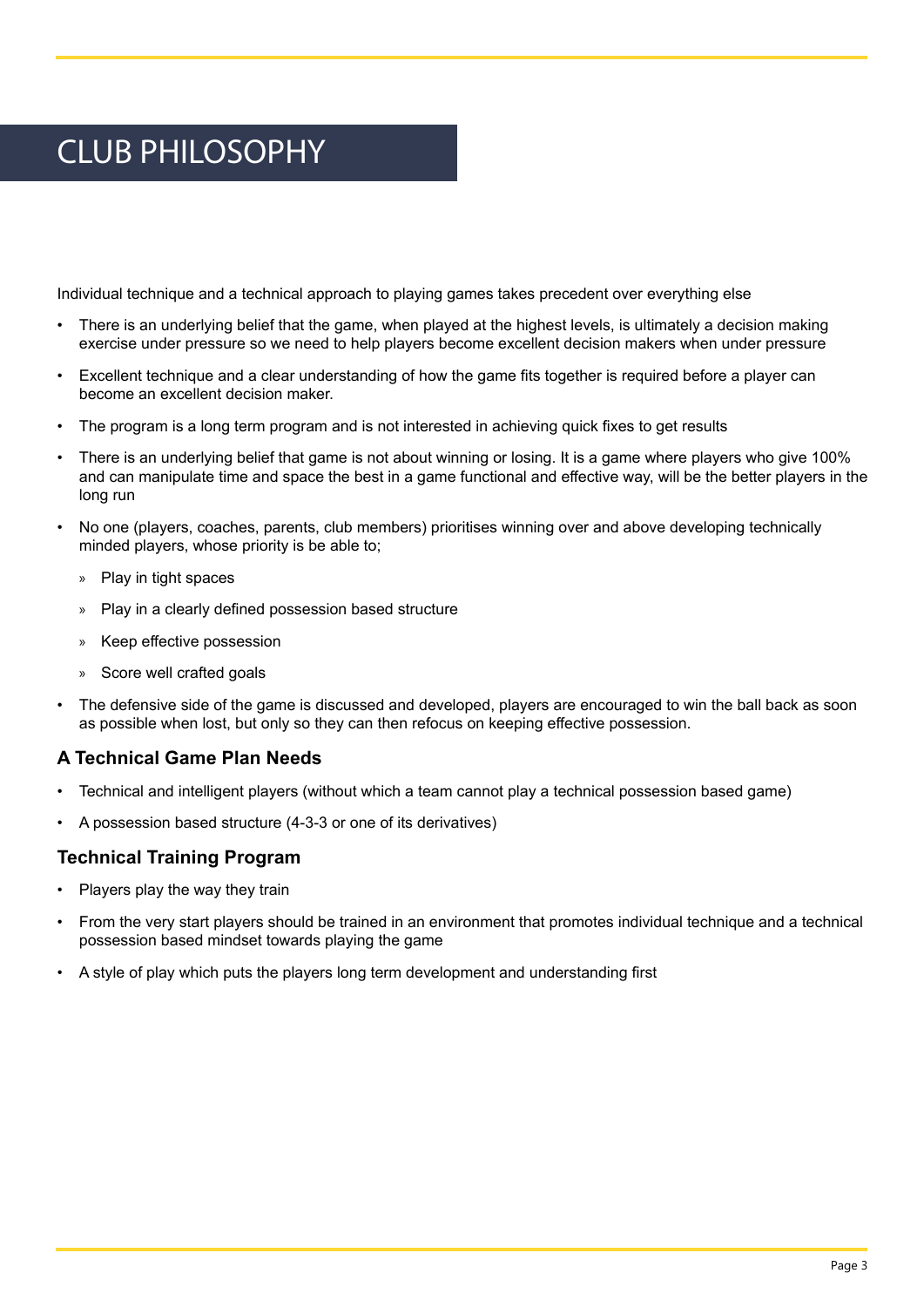### CLUB CONTACTS

| Name                                                                                                               | Phone        | Email                            |
|--------------------------------------------------------------------------------------------------------------------|--------------|----------------------------------|
| <b>GENERAL INFORMATION</b>                                                                                         |              | ask.wusc@gmail.com               |
| <b>ENRICO MARRONE</b><br>President                                                                                 | 0410 129 540 | president.wusc@gmail.com         |
| <b>AMANDA ARMSTRONG</b><br><b>Vice President</b><br>(Merchandise, Uniforms, Sponsorship, Events<br>& Social Media) | 0400 917 682 | vicepresident.wusc@gmail.com     |
| <b>ANNA TRAN</b><br><b>Treasurer</b>                                                                               |              | treasurer.wusc@gmail.com         |
| <b>JARROD GUNN</b><br>Secretary                                                                                    |              | secretary.wusc@gmail.com         |
| <b>KIM MARRONE</b><br>Junior Coordinator/Registrar                                                                 |              | juniorcoordinator.wusc@gmail.com |
| <b>LUKE MARRONE</b><br><b>Technical Director</b>                                                                   |              | football.wusc@gmail.com          |
| <b>TERRY HOWSE</b><br><b>VCFA Representative</b>                                                                   |              |                                  |
| <b>DOUG OMAND</b><br><b>General Committee</b>                                                                      |              |                                  |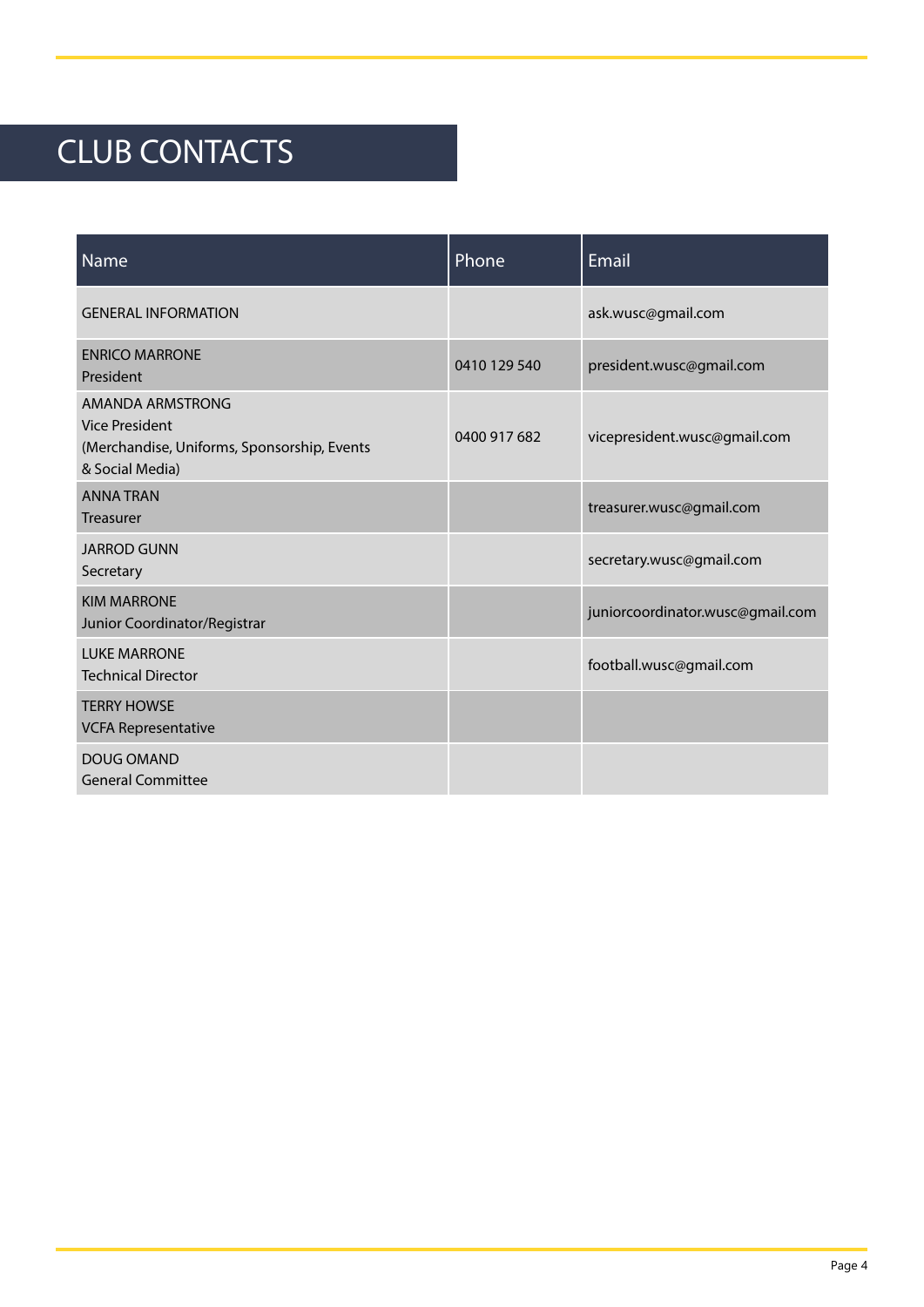### MEMBERSHIP FEES

| <b>Name</b>                                                    | Email            |
|----------------------------------------------------------------|------------------|
| MiniRoos Kick Off<br>(4 - 9 year ols Winter season - 18 weeks) | \$180 per child  |
| MiniRoos (Competition)<br>Under 8 - Under 11                   | \$380 per player |
| <b>Juniors</b><br>Under 12 - Under 18                          | \$580 per player |
| <b>Seniors FV</b><br>Women & Men (Including Under 21)          | \$450 per player |
| <b>Seniors VCFA</b><br>Victorian Churches Football Association | \$370 per player |

The membership fee for the 2022 winter season includes a soccer ball and kit (socks, shorts and jersey). Balls are to be brought to training each week.

### **Due Date 2 April 2022 - No Pay, No Play**

Payment is due by 2 April 2022 (or initial installment only via requested arrangement with the Club Treasurer - Email treasurer.wusc@gmail.com)

#### **Electronic Payments**

Payment is to be made electronically. When using Direct Deposit -

#### *it is essential that the player's surname, initials and age group are recorded in the Recipient "Transaction Description"*

... or we will not be able to trace your payment.

If unable to pay via Direct Deposit, you can pay using card on registration evenings. Otherwise it is suggested that cash is presented to your local branch of the Bendigo Bank (along with the Direct Deposit details below) for the cash to be transferred into the Club's account.

#### **Bank Details**

Account Name: Whitehorse United Soccer Club Inc BSB: 633-000 Account No: 108 667 452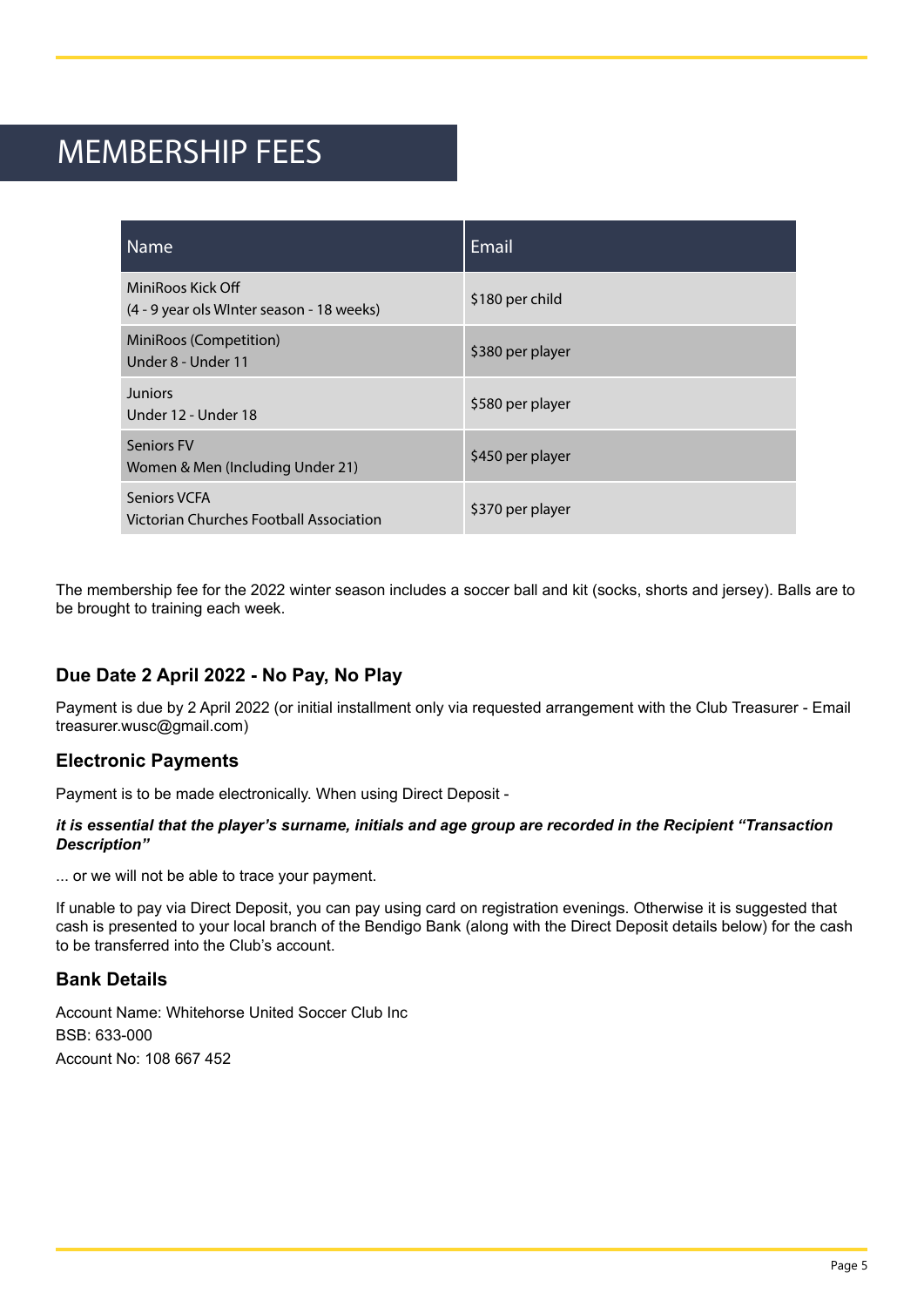### CLUB SPONSORS

We would like to acknowledge the wonderful support of our 2022/23 Sponsors. Please ensure you use their services and buy their products!

### **GOLD SPONSORS**



**MENS/VCFA WOMENS/GIRLS JUNIOR BOYS**

## रेस्सिट rand 7



### **SILVER SPONSORS**







**MENS/VCFA WOMENS/GIRLS MENS BRONZE WOMENS SILVER BOYS SILVER**



### **BRONZE SPONSORS**



**MENS/VCFA WOMENS/GIRLS**

Hichip **Architects**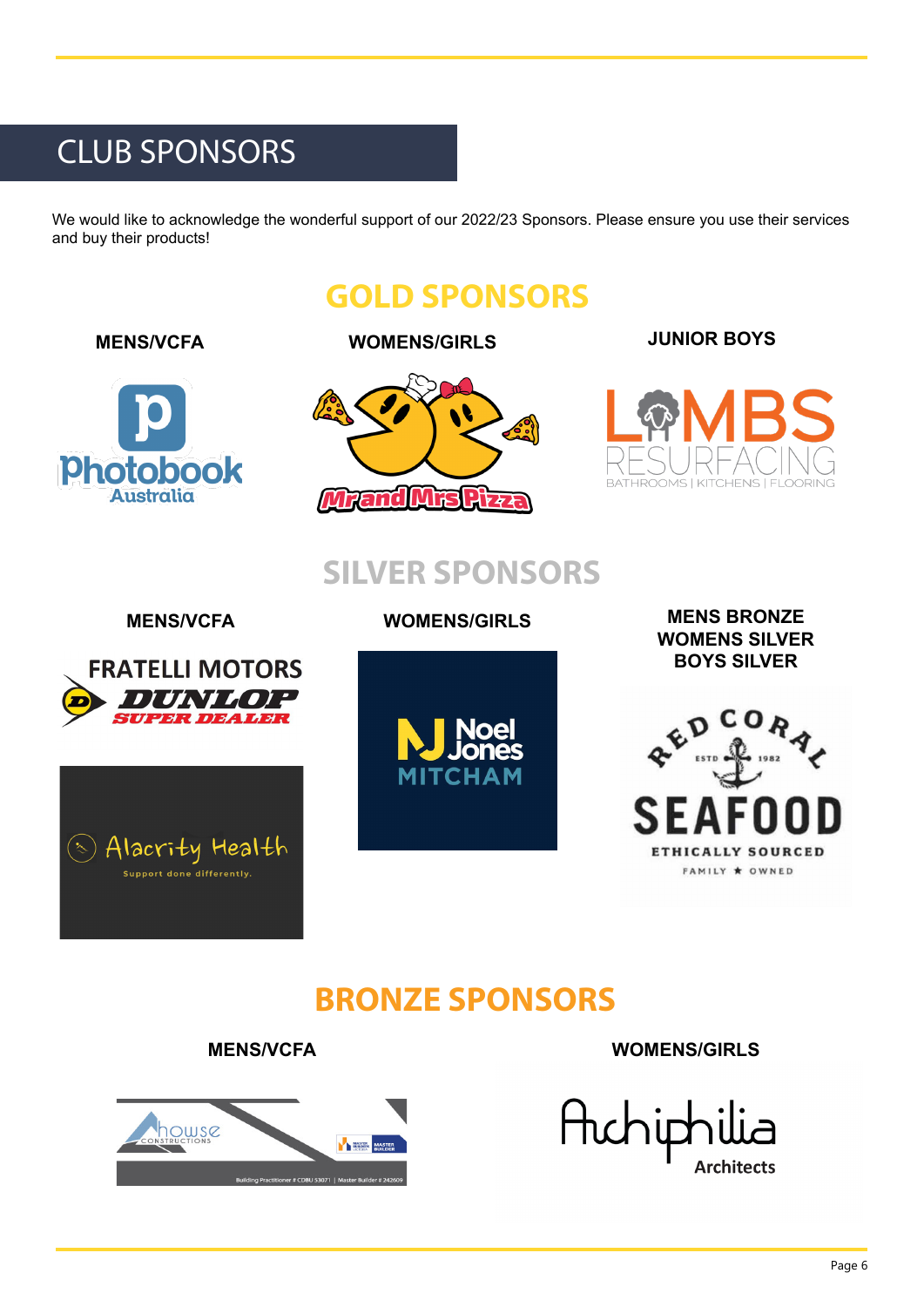## CODES OF CONDUCT

#### **Players' Code of Conduct**

- Give your best at all times;
- Participate for your own enjoyment and benefit
- Play by the Rules;
- Do not argue with the Match Official. If you disagree, have your captain or coach approach the Match Official during a break in play or after the Match is concluded;
- Control your temper. Verbal abuse of officials or other players, deliberately distracting or provoking another person is not acceptable or permitted in any sport;
- Be a good sport and be prepared to acknowledge good play whether it is from your team or the opposition;
- Treat all players as you would like to be treated. Do not interfere with, bully or take unfair advantage of another player;
- Cooperate with your coach, teammates and opponents. Without them, there would be no competition;
- Remove all jewelry prior to training and Match play, as it is a hazard to you and those around you;
- Do not accept or use any banned or unauthorised drug(s), including the consumption of alcohol at any time.

### **Coaches' Code of Behaviour**

- Place the safety and welfare of the athletes above all else;
- Help each person (athlete, official, etc) reach their potential respect the talent, developmental stage and goals of each person and compliment and encourage with positive and supportive feedback;
- Any physical contact with a person should be appropriate to the situation and necessary for their person's skill development;
- Be honest and do not allow your qualifications to be misrepresented;
- Be reasonable in your demands on younger players time, energy and enthusiasm;
- Teach your players to abide by the rules and Laws of the Game;
- Ensure that equipment and facilities meet a reasonable safety standard and is appropriate to the age and ability of the players;
- Modify your approach to suit the skill levels and needs of players.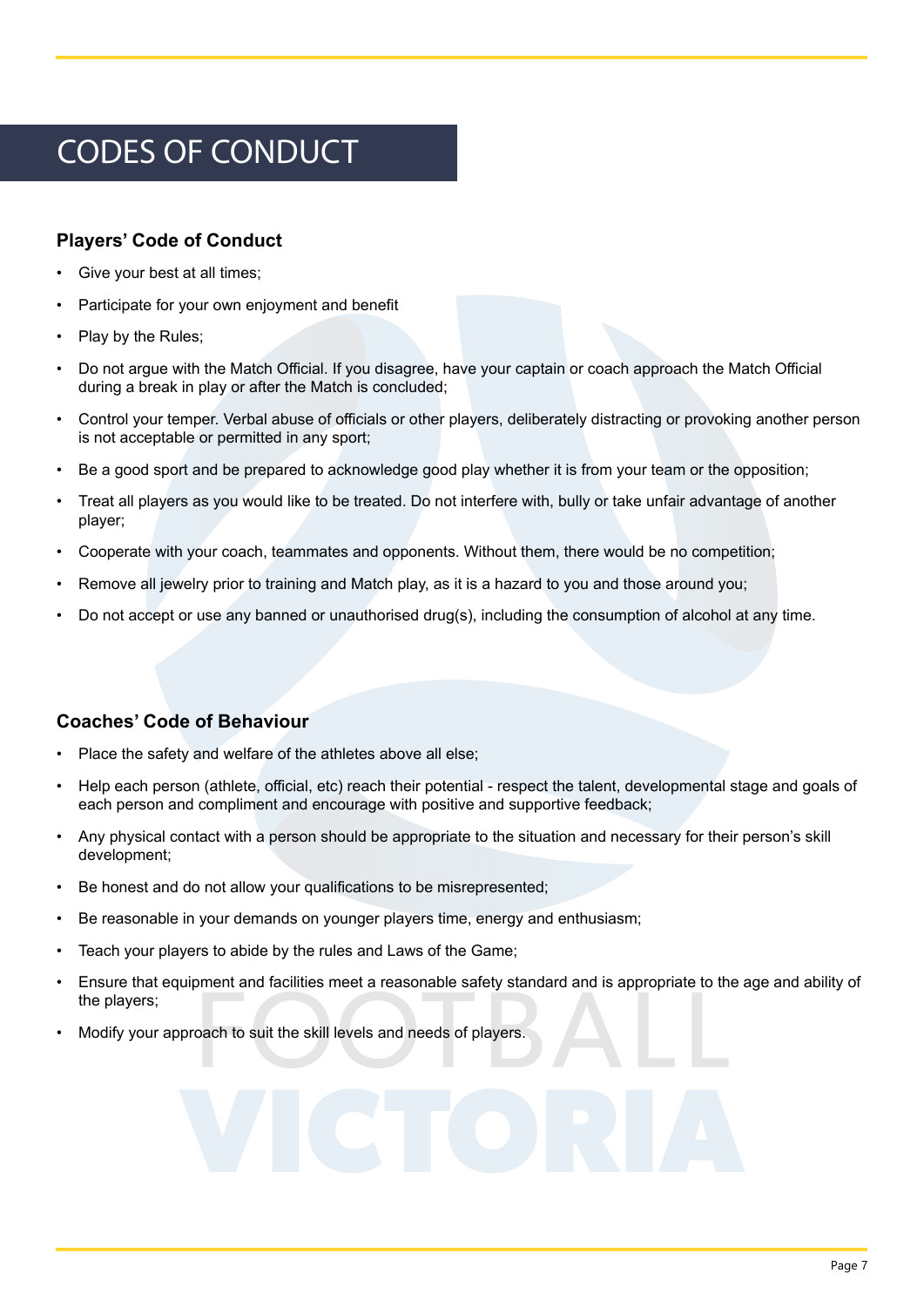### **Parents' Code of Conduct**

- Encourage children to participate and have fun;
- Focus on the child's effort and performance rather than winning or losing;
- Never ridicule or yell at a child for making a mistake or losing a competition

#### Remember:

- Children learn by example;
- Fair play is in the game's best interest; applaud and encourage all game play
- Encourage children to always participate according to the rules
- Respect and support decisions made by the match officials, coaches, club officials and administrators and instruct your children to do likewise;
- Support all efforts to remove racial vilification and any other behaviour that will degrade the game;
- Raise any issues through the correct channels: Club, FFV Tribunal and Discipline department or Victorian Equal Opportunity and Human Rights Commission;
- Limit alcohol consumption near the technical area or sideline;
- Smoking is banned outdoors within **10 meters** of sporting venues during under 18s events.

#### **Spectators' Code of Behaviour**

Football Victoria's priority is to ensure all spectators are able to enjoy football in a safe and comfortable environment.

Accordingly, by entering this venue, you agree to be bound by the terms of this Spectator Code of Behaviour; the Venue Conditions of Entry and FV's Member Protection and Misconduct By-Laws. All persons present at an FV event shall:

- Respect the decisions of the Match Officials;
- Respect the rights, dignity and worth of every person regardless of their race, colour, religion, language, ability, politics, sexual orientation, or national or ethnic origin;
- Not engage in the use of violence in any form, whether it is by other Spectators, Team Officials (including coaches) or Players;
- Not engage in discrimination, harassment or abuse in any form, including but not limited to the use of obscene or offensive language or gestures, the incitement of hatred or violence, or indecent or racist chanting;
- Comply with FV's "Conditions of Entry" at all venues;
- Not carry, light or throw flares or missiles (including on to the field of play or at other spectators);
- Not enter the field of play or its surrounds without lawful authority; and
- Conduct themselves in a manner that enhances, rather than injures, the reputation and goodwill of FV, Football Federation Australia (FFA) and football generally.

Any person who does not comply with this Code or who in the opinion of FV causes or attempts to cause a distubance may be asked to leave and may be prohibited from attending future FV run events and/or programs. FV reserves the right to investigate any breaches of this Spectator Code of Conduct and may issue penalties in accordance with its rules and policies as appropriate, including sanctions as per the Grievance, Discipline and Tribunal (GDT) By-Law, and the deduction of match points to the respective team, and finals eligibility.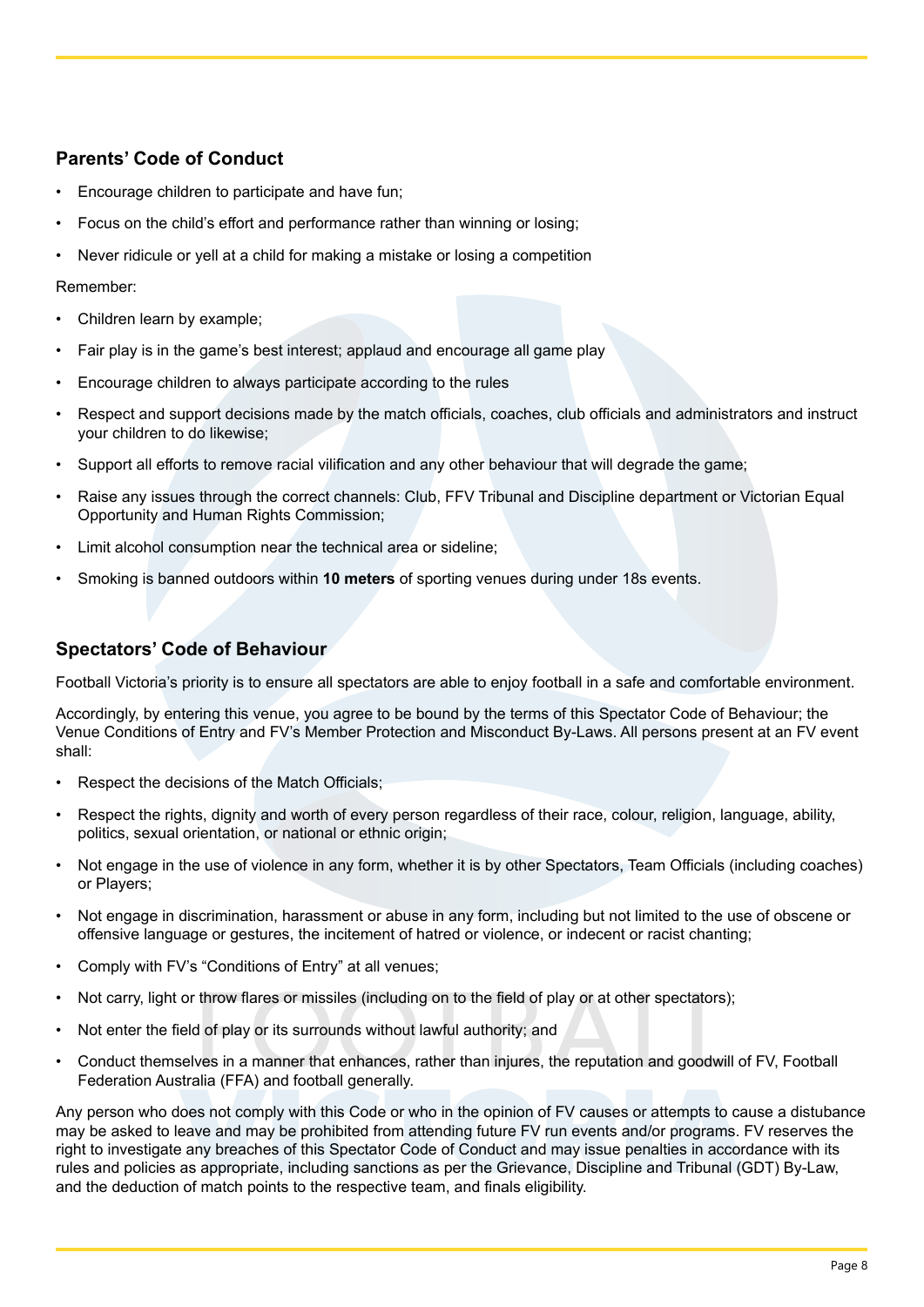### **Administrators & Committee Members' Code of Behaviour**

- Act honestly, in good faith and in the best interests of your club, and the sport.
- Respect the rights and worth of every person associated with the Club, including members, volunteers, partners, external stakeholders, and other Committee Members, regardless of their age, race, gender, ability, cultural background, sexual orientation, or religion.
- Provide quality supervision, instruction, and a safe environment for all participants.
- Always consider the welfare of the Club's members above on-field success.
- Create and support pathways for people to participate and develop through the sport not just as players but as coaches, referees, and administrators.
- Ensure that any information or advantage gained by virtue of your position is not used improperly.
- Adhere to the policies and procedures established by the Club, and its legislative requirements.
- Respect the equipment and resources of the Club and only use these in Club-related business.
- Refrain from smoking and excessive use of alcohol at the Club.
- Conduct your responsibilities with due care, competence, and diligence.
- Do not allow prejudice, conflict of interest or bias to affect your objectivity in impartial decision-making.
- Address unsporting behaviour and promote respect for all people.
- Help coaches and officials to demonstrate appropriate behaviour and skill development to assist in raising the standards of coaching and officiating.
- Ensure everyone involved in football emphasises fair play, and not winning at all costs.
- Be tolerant and calm under pressure, and approach problem solving in a supportive manner as members and players will expect you to set an example for others.
- Be honest and open to feedback from members and respond appropriately.
- Set a positive example and always represent the Club in a professional manner.

### **Match Officials' Code of Behaviour**

- Modify your approach to suit the skill levels and needs of players;
- Praise and encourage all participants;
- Be consistent, objective and courteous when making decisions;
- Do not tolerate unsporting behaviour and promote respect for all opponents;
- Emphasise the spirit of the game rather than focus on negative aspects;
- Encourage and promote rule changes to all players and members;
- Be a good sport yourself, as actions speak louder than words;
- Keep up to date with the latest trends in refereeing;
- Remember that you set the example on the park, therefore, your behaviour and comments should always be positive and supportive;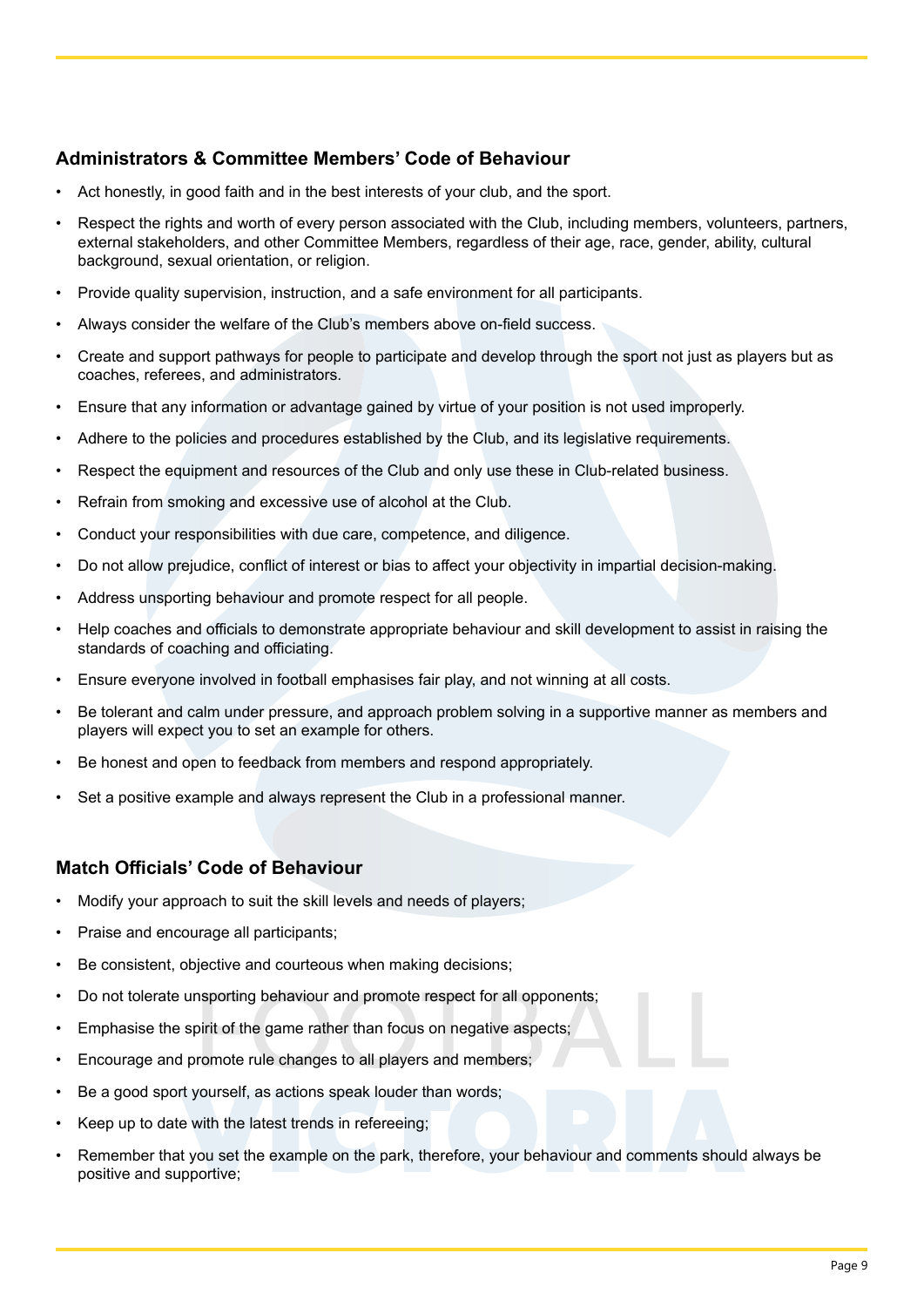### SMOKE FREE POLICY

The Whitehorse United Soccer Club recognises that passive smoking is hazardous to health and those non-smoking club members and visitors have the right to be protected from exposure to tobacco smoke. Accordingly, the following policy shall apply to all club facilities, functions, meetings and activities undertaken by the club and will apply to all members, officials, players and club visitors.

#### **Facilities**

All club facilities are to be completely smoke free and shall include:

- The social rooms inclusive of bar, kitchen, meeting room, toilets and storage area
- Player change rooms inclusive of warm up area, toilets and showers, medical room and property room.
- Cigarettes will not be sold (including vending machines) at any time at or by the club.

#### **Players, Officials & Coaches**

Coaches, players, trainers, volunteers and officials will refrain from smoking and remain smoke free while involved in an official capacity for the club, on and off the field.

#### **Functions**

All club functions including social and fund raising events and meetings are to be completely smoke free:

- Ashtrays have been removed from all club facilities.
- Cigarette butt bins will be provided at outdoor locations for smokers to dispose of cigarette butts before entering/ re-entering smoke free areas at club facilities
- Smokers leaving the designated licensed area of the clubs social rooms will not be permitted to take alcohol from that area.

All club functions held away from the club facilities are to be completely smoke free and shall require an assurance from the venue management of compliance with the club policy before a booking is confirmed by:

- Removing all ashtrays from venue where function is to be held
- Enforcing a smoke free policy during the function
- Not selling cigarettes (including vending machines) at any time during the function.
- Invitations and advertising for all functions, meetings and events will be promoted as smoke free.

#### **Non-compliance**

All club committee members will enforce the smoke free policy and any non-compliance will be handled according to the following process:

- Explanation of the club policy to the person/people concerned, including identification of the areas in which smoking is permitted
- Continued non-compliance with the policy should be handled by at least two committee members who will use their discretion as to the action taken, which may include asking the person/ people to leave the club facilities or function.

#### **Policy Promotion**

The club will promote the smoke free policy regularly by:

- Putting a copy of the policy in club newsletters, notice boards, website and printed member/player information
- Displaying a copy of the policy in the club social rooms
- Periodic announcements to members at functions.

The club recognises the importance of educating club members, particularly players, of the benefits of implementing a smoke free policy and will endeavour to provide information to assist this process.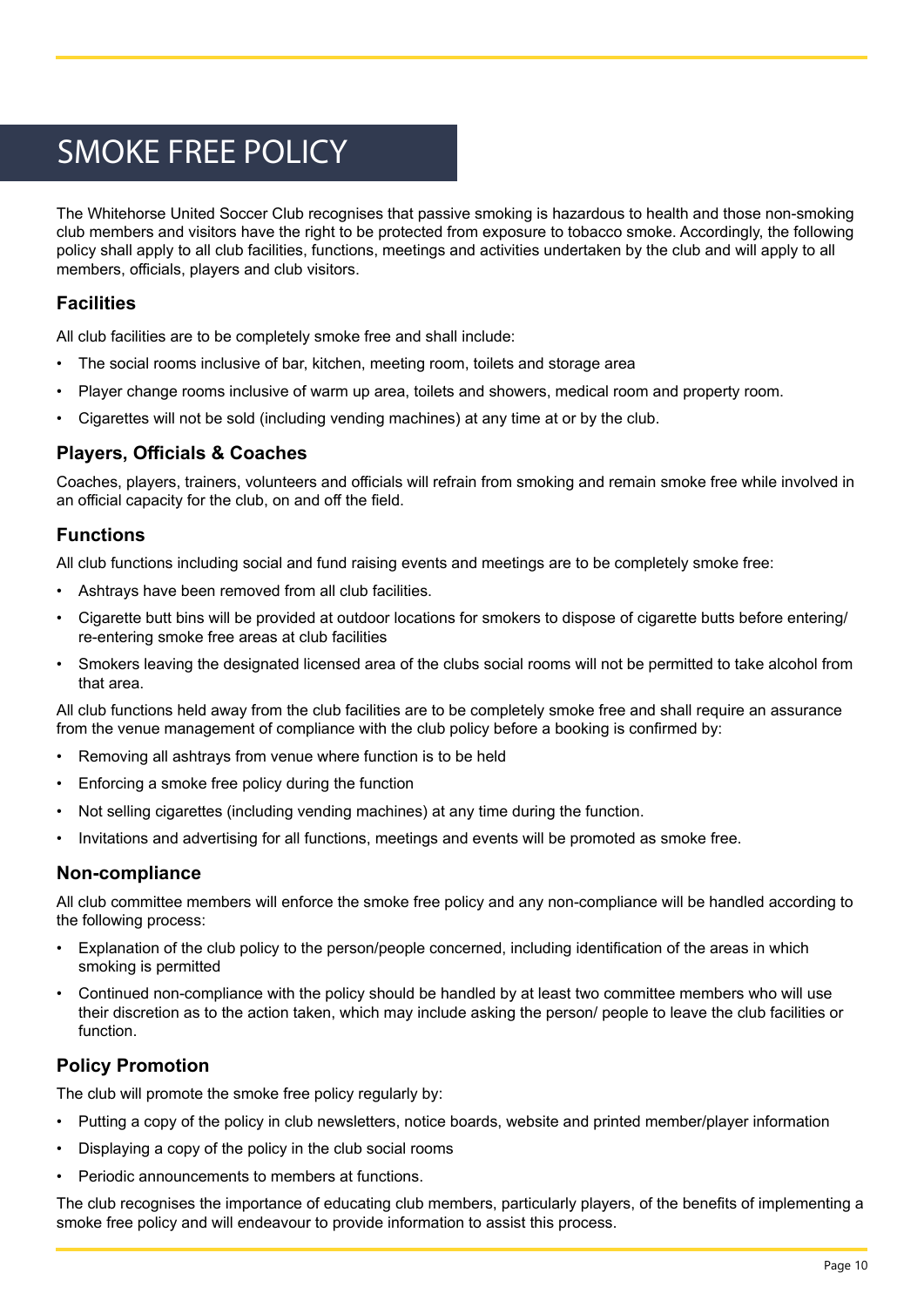### COMMUNICATION POLICY

#### **Our commitment**

Electronic communication is essential for sharing club news and information with our members. Our communication will be timely, appropriate and related to club business.

#### **What we will do**

We use a range of electronic tools to communicate with our members.

Our communication will protect members' privacy, maintain clear boundaries and ensure that bullying and harassment does not occur.

A webmaster will be appointed to provide accountability and control over material published on our club's website and any related discussion groups or social media websites, such as Facebook and Instagram.

#### **Website**

- Our website will include current information on competitions, social events, committees, policies, constitution, rules and by-laws.
- No offensive content or photos will be published.
- If we intend to publish a photo of a child, we will first seek permission from his or her parents and take care not to provide identifying information.
- We will seek feedback from members to improve the information available on the site.

#### **SMS, WhatsApp and email**

Committee members, coaches and team managers may use SMS, WhatsApp groups or email to provide information about competition, training, club-sanctioned social events and other club business, however:

- SMS messages should be short and about club/team matters
- Email communication will be used when more information is required
- Communication involving children will be directed through their parents.

#### **Social Media website**

- We treat all social media postings, blogs and status updates as public 'comment'.
- Postings (written, photos or videos) will be family-friendly and feature positive club news and events.
- No personal information about our members will be disclosed
- No statements will be made that are misleading, false or likely to injure a person's reputation.
- No statements will be made that might bring our club into disrepute.
- Abusive, discriminatory, intimidating or offensive statements will not be tolerated. Offending posts will be removed and those responsible will be blocked from the site.